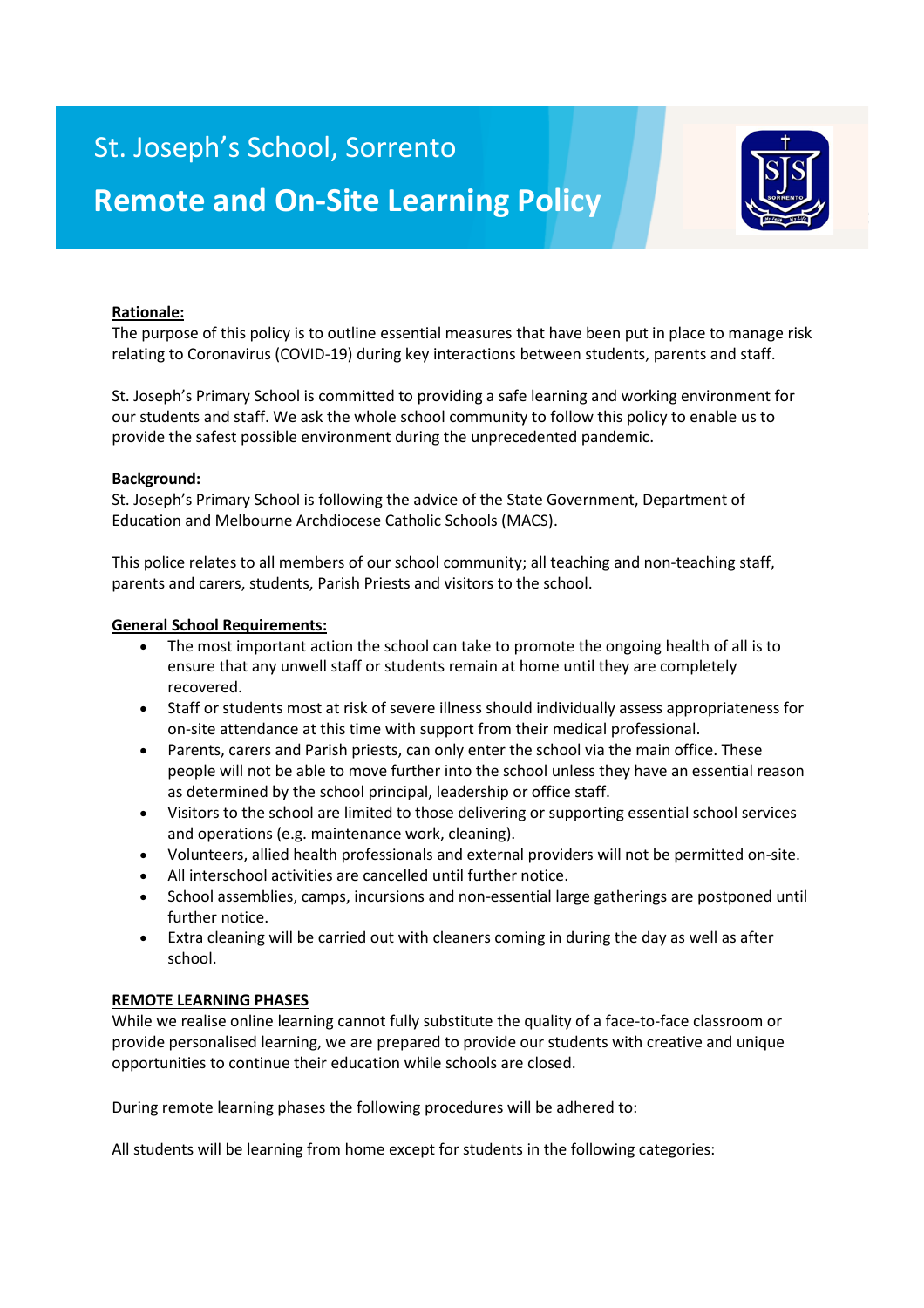- Children on days when they are not able to be supervised at home and no other arrangements can be made.
- Children of parents who cannot work from home
- Any student with a disability
- Any vulnerable child

## **On-Site Provision:**

- On-site provision will be available, but only for student in the categories listed above.
- Temperature checks will be conducted on all staff and students as they arrive and during the day if deemed necessary by a teacher.
- Unwell children will be excluded from attending.
- Any child who becomes unwell while at school will be sent home.
- Social distancing will be practiced wherever practicable.
- Soap, water, paper hand towels and hand sanitiser will be available in all areas of the school.
- Both on-site and remote learners will receive the same learning program.
- Students learning on-site will be supervised by a current VIT registered teacher.
- Any Education Support staff assisting with supervision will have a current Working With Children Check.
- Teachers have noticed that some children are becoming anxious and unsettled while attending on-site learning (during the remote learning phases). Teaching staff will monitor how individual children are coping and will liaise with parents as to strategies or changes to hours of attendance (full day and half day options are available).

#### **Home learning:**

- Students and parents will be given clear information about how and when they will receive learning materials and feedback.
- Students and parents will be given a clear schedule that shows what is expected of students in relation to the completion of learning tasks.
- Parents/carers are responsible for student's safety and supervision while at home.

#### **Home and on-site learning programs:**

Remote learning can be accessed by any internet-enabled device, including a smartphone.

The learning program delivered on-site will be the same as the learning program delivered to students undertaking remote learning.

For students in Prep to Grade 2, learning programs will include the following:

- Literacy activities that take a total of about 45-60 minutes (minimum)
- Numeracy activities of about 30-45 minutes (minimum)
- Additional learning areas, play based learning and physical activity of about 30-45 minutes (minimum)

For students in Grades 3 to 6, learning programs will include the following:

- Literacy: 45-60 minutes (minimum)
- Numeracy: 30-45 minutes (minimum)
- Physical activities: 30 minutes (minimum)
- Additional curriculum areas: 90 minutes

#### **Access to resources for students:**

Families that do not have access to the internet or a device can contact the school by email [office@sjsorrento.catholic.edu.au](mailto:office@sjsorrento.catholic.edu.au) or phone the school on 03 5984129.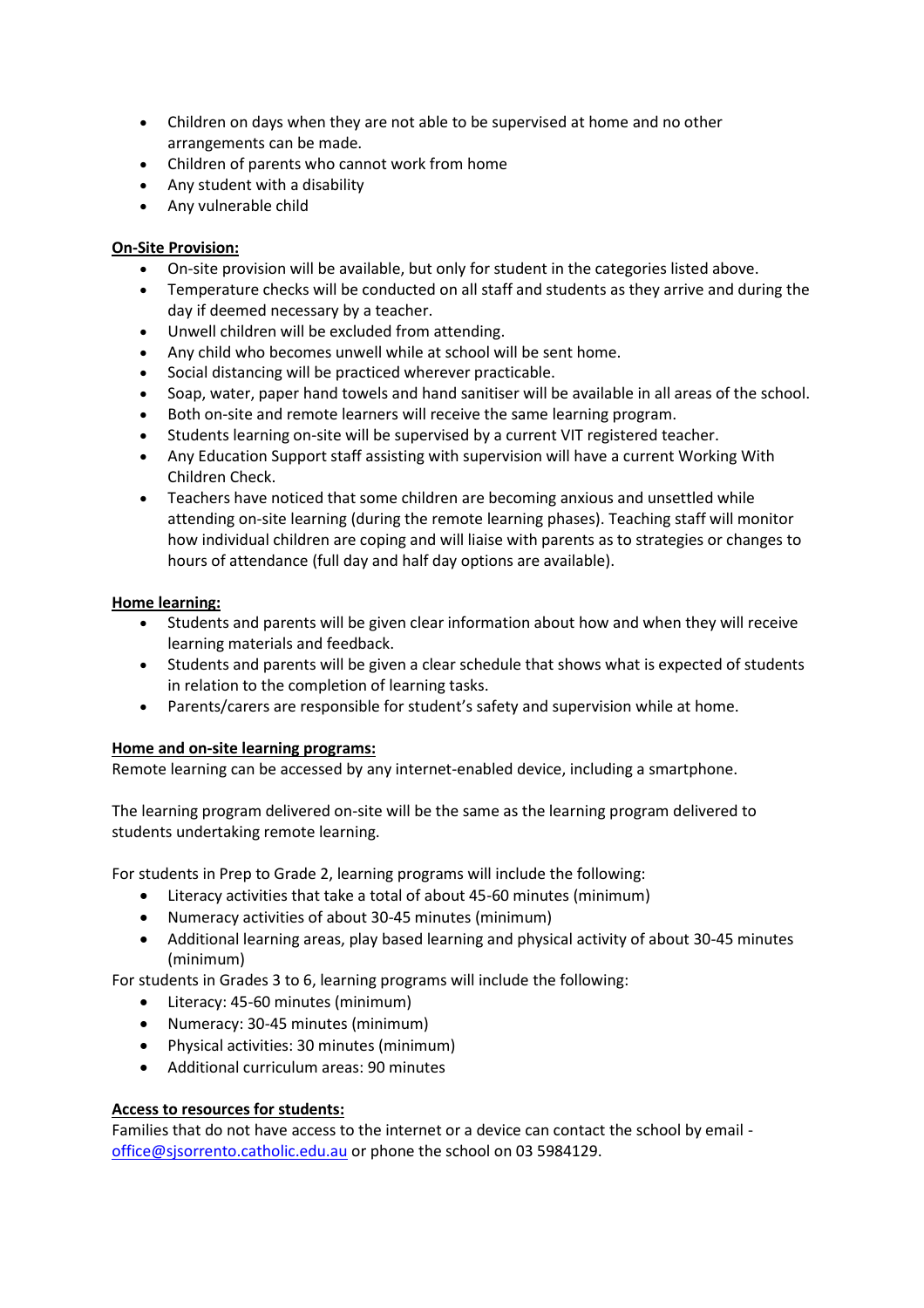- For students who do not have access to digital technologies at home, the school is able to loan devices for the duration of the remote learning period. Parents will be asked to sign our Parent/Carer Digital Technology Policy.
- The school can also provide hard copies of all learning activities.
- All school digital technology and cyber safety policies will be followed.

## **Remote Learning Procedures:**

- The expectations for students vary depending on their year level. Specific expectations for Prep, Year 1 /2, Year 3 /4 and Year 5 /6 will be detailed in the weekly programs sent out.
- Staff will monitor student work on a daily basis.
- Teachers will use Platforms, such as Hapara to upload instructions and documents into student folders on their drive.
- Students can access these via their St Joseph's Student Homepage or by signing into Gmail where they can, then access their drive via google apps (nine dots).
- Program of lessons, suggested activities and daily expectations will be sent out on a week by week basis.
- Other online platforms could include teachers using Google Meets and Zoom so that students can have face to face time with their teachers.
- Screencastify is recommended for preparing instructional videos and presentations.

The above procedures will be adapted, refined and modified according to the ever-changing needs in the current climate.

#### **ON-SITE LEARNING PHASES**

St Joseph's will provide full on-site learning as directed by government authorities, DEET and MACS.

During on-site learning phases a number of considerations must be taken into account to promote the health and safety of staff, students and parents.

#### **Staff:**

- Staff may be at greater risk of more serious illness if they contract Covid-19 if they are:
	- o Aged 70 years and older
	- o Aged 65 years and older, with chronic medical conditions
	- o Of any age with compromised immune systems
	- o Aboriginal or Torres Strait Islander and ages over 50 years with one or more chronic medical conditions.
	- $\circ$  Staff in these categories (except for those over 70) are expected to provide a medical certificate if they seek to work from home.
- If a staff member is unwell they are expected to stay at home.
- Normal attendance requirements for school staff apply, to all staff members, as determined by MACS regulations and at the discretion of the School Principal.
- Staff are asked to maintain social distancing at all times:
	- o Using spaces within the school that can support physical distancing for staff
	- o Limiting numbers of staff accessing communal areas such as staff room, admin office area and teachers' offices.
	- $\circ$  Only using staffroom for as little time as possible so that other staff members can access the room.
	- o Being aware of keeping physical distancing while working at a task or conducting a meeting.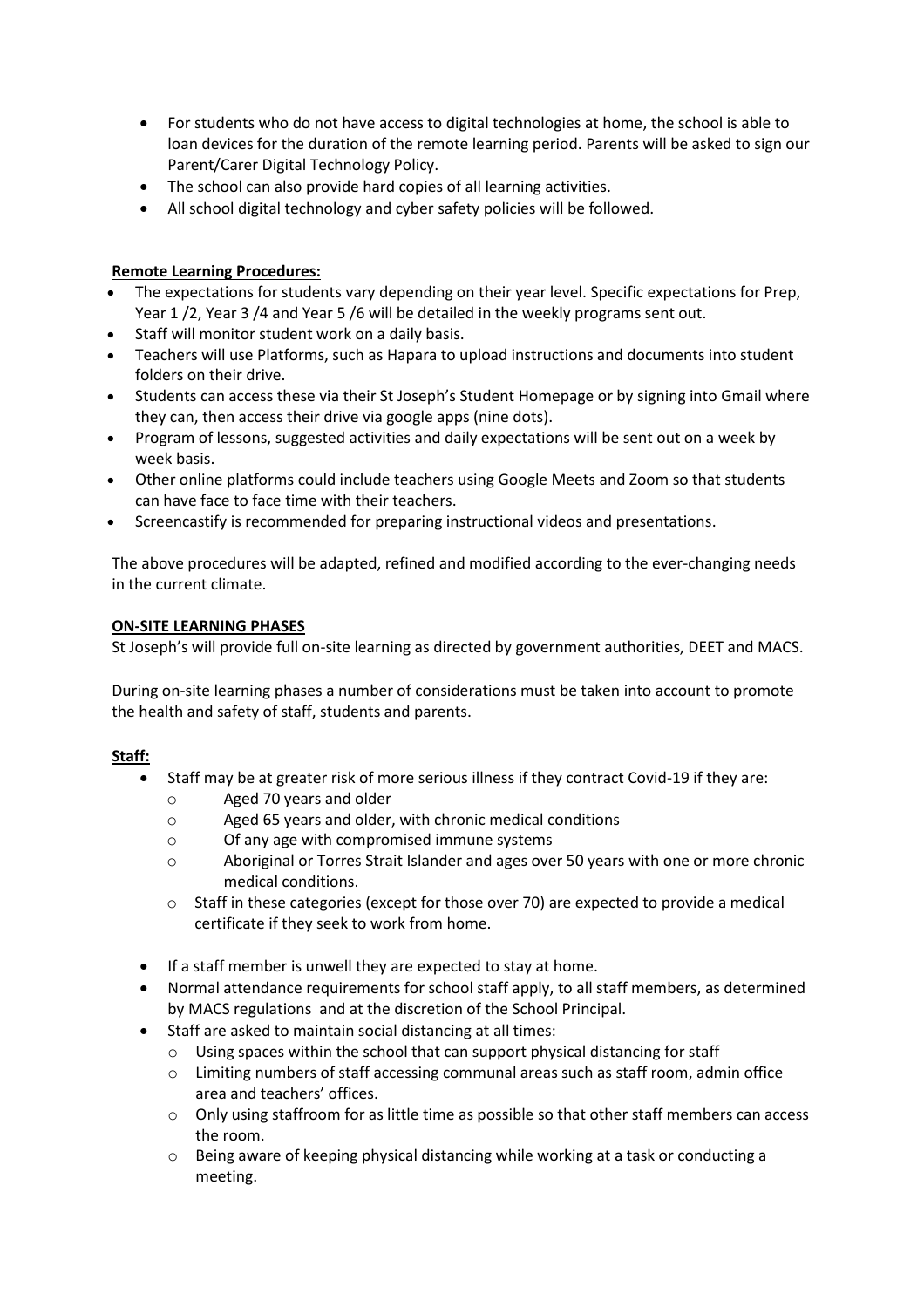- o Staff meetings will be held online or in the 5/6 area where staff can distance themselves from one another.
- Soap, paper towels and hand sanitiser pump bottles are available in all learning spaces and staff are asked to maintain good hand hygiene.
- Staff will be expected to temperature check on arrival.

## **Students:**

- All unwell students must stay at home.
- If a student becomes unwell while at school, parents or carers will be contacted and it is expected that they are picked up as soon as possible.
- Students are not expected to maintain physical distancing.
- Students may be temperature checked on arrival and during the day if a teacher feels it is necessary to do so.
- Students are asked to wash or sanitise their hands on arrival and throughout the day; after using shared equipment, after going to the toilet, before and after eating, after blowing their nose or sneezing, after playing outside or working in other areas of the school and at other times as deemed necessary by teaching staff.
- The movement of students around the school is limited as much as possible.
- All assemblies and other large group activities, including sporting events, are cancelled.
- All excursions, incursions and incidental outings are cancelled.
- Every student is expected to have their own water bottle as drinking taps are turned off.
- Students are told not to share food and to be aware of good hygiene as much as possible.
- Only students who are sick and need to go home will be able to access the sickbay. Teachers are asked to deal with all other medical issues in the classroom or out on the playground. An alternate sickbay has been set up to deal with more serious injuries.

## **Parents:**

- Parents are not allowed on school grounds apart from the admin area if absolutely necessary.
- If parents do need to enter the admin area it is expected that they maintain social distancing with all staff, students and other parents and they use the hand sanitiser provided.
- Parents will be informed of staggered arrival and departure times.
- Morning drop off and afternoon pick up will be done via a valet system.
- The school bus will run but numbers will be limited in order to protect passengers and the bus driver (conditions will be set by the Principal)
- There will be no parent helpers in the classrooms, canteen, etc.
- All discussions with teachers will be conducted via phone call or email
- Parent/Student/Teacher Goal Setting Meetings will take place via Google Meet.
- End of semester reports will be published but in a modified form to reflect remote learning limitations
- Parents are able to borrow digital devices for their children but are expected to adhere to our Digital Technology Acceptable Use Policy.

## **Managing a suspected or confirmed case of Covid-19:**

Department of Health and Human Services (DHHS) has procedures in place to manage suspected or confirmed cases of Covid-19 in schools.

- 1. Complete the Covid-19 confirmed case checklist form
- 2. Notify Diocesan Contact: Archdiocese of Melbourne: Dennis Torpy, Manager, Student Wellbeing, on 0408 565 063 or emai[l dtorpy@cem.edu.au](mailto:dtorpy@cem.edu.au)
- 3. Notify relevant Regional General Manager and Regional Leadership or Principal Consultant